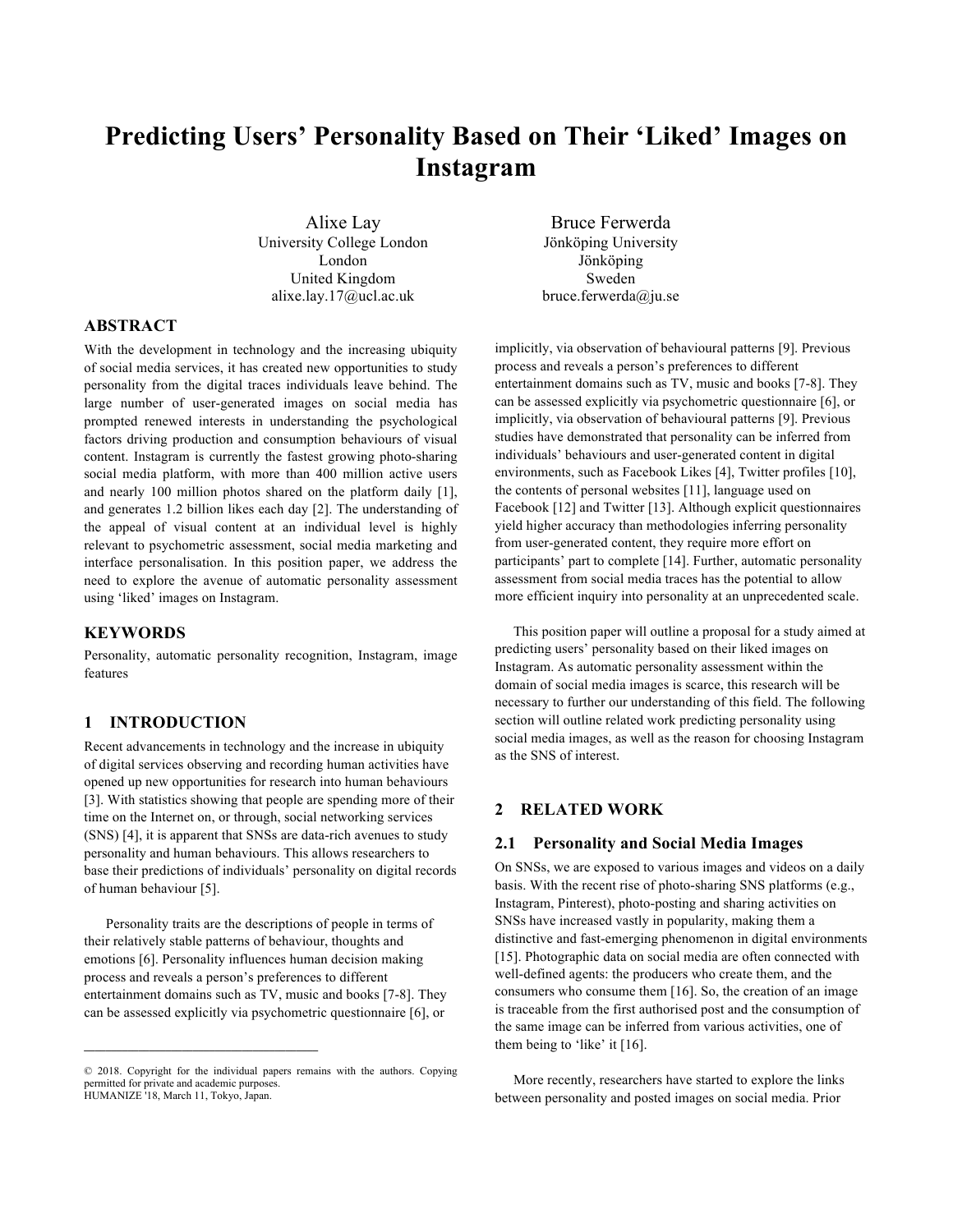studies have been conducted to predict users' personality using their Facebook profile images [17-18]. [18] analysed four families of visual features and found interpretable patterns associated with the personality traits of the individuals who posted these images. For instance, extraverted and agreeable individuals were found to have pictures with warm colours and many faces in their portraits, reflective of their tendency to socialise; whereas the images of those high on *Neuroticism* tended to be set indoor. When the performance of the classification approach was compared to the one obtained by human raters, this study showed that the former produced more accurate classifications than the latter for *Extraversion* and *Neuroticism*. Echoing previous psychological research [19-20], this study has demonstrated that Facebook profile pictures carry relevant information for classifying the personality traits of the individuals who post them.

## **2.2 Instagram**

Instagram is an online, mobile phone photo-sharing, video-sharing and social network service (SNS) that enables its users to take pictures and videos, and then share them on its own platform as well as other social media platforms [21]. By recently outpacing Twitter, YouTube, LinkedIn and Facebook in growth [22], Instagram is currently the fastest growing social network site globally, with more than 400 million active users, nearly 100 million photos shared on the platform daily [1], and generates 1.2 billion likes each day [2]. Despite the rapid rise of Instagram as one of the most popular social media platforms, there is limited academic research on this SNS compared to others, such as Facebook and Twitter.

There have been two studies that have predicted personality from posted images on Instagram. [23] found distinct features within Instagram photos (e.g., hues, brightness, saturation) that are related to personality traits, indicating that users with different personalities make their pictures look different. For instance, *Openness to Experience* was positively associated with the colour green, low brightness, high saturation, cold colours and few faces; individuals high on *Conscientiousness* tended to post images with saturated and unsaturated colours; agreeable individuals were more likely to post images with few dark and bright areas; *Neuroticism* was related to images with high brightness; *Extraversion* was linked with images of green and blue tones, low brightness, saturated and unsaturated colours [23]. In line with previous research showing consistent links between *Openness to Experience* and aesthetic preferences [24], [23] also found *Openness to Experience* to be the trait with the most strongly significant correlations with image characteristics, followed by *Agreeableness* and *Conscientiousness*.

Another study investigated markers of depression within Instagram photos posted by users [25]. The findings of the study show that photos posted to Instagram by depressed individuals were more likely to contain the colours blue and gray, to appear darker, and to receive fewer likes. Instagram users who were

2

depressed also demonstrated a stronger preference to filter out all colours from their photos, and an aversion to artificially lightening photos, relative to their non-depressed counterparts. Importantly, these depressive signals are detectable in images posted on Instagram even before the date of first diagnosis. Moreover, the prediction model was more accurate than general practitioners at correctly diagnosing depression, indicating that major psychological changes within individuals are transmitted in social media use, and can be identified using computational methods.

## **2.3 Liked Images**

As individuals engage in more 'liking' behaviours than posting behaviours [1-2], this warrants an investigation into personality detection using 'liked' images. However, despite the contrast in both activities and the ubiquity of the 'like' or virtual endorsement function on various social media platforms [26], there has been substantially less research attempting to infer personality from virtually endorsed images on social media. [27] found that the features of images tagged as favourite on Flickr could be used to predict both self-assessed and attributed personality traits. However, they found covariation was high in attributed traits, but not in self-reported traits. The authors explained that it is possible that when assessing their own traits, the participants used information such as their personal history and life experiences [28], which is different or absent from their favourited pictures [27]. It would be interesting to investigate whether the same findings will emerge on a different social media platform, Instagram.

As mentioned, posting an image is akin to production, while liking an image can be considered as consumption of social media content, and hence both activities are fundamentally different in terms of purpose [16, 29]. [29] posits that the different uses are driven by different motivations: people produce their own content for self-expression and self-actualisation; consume the content for information and entertainment; and participate (by directly or indirectly engaging with the content) for social interaction and community development. Previous psychological research has found that personality differences in posting behaviours [19-20], as well as virtual endorsement behaviours [30]. Within the personality computing literature, [31] looked at posted and preferred images on Twitter and found that image posting and liking preferences using interpretable aesthetic and semantic features were associated with differences in personality. Further, combining the information from both posted and liked images leads to significant performance gain compared to individual interactions, indicating that both posting and liking images allow for more complete understanding of users' personality. However, there has been no attempt to date comparing the predictive accuracy of posted and liked images on individuals' personality on Instagram. With the growth of Instagram overtaking all the other SNSs [22], and the low generalisability of findings across different social media platforms [26], it is necessary to study the links between personality traits and the images that users like and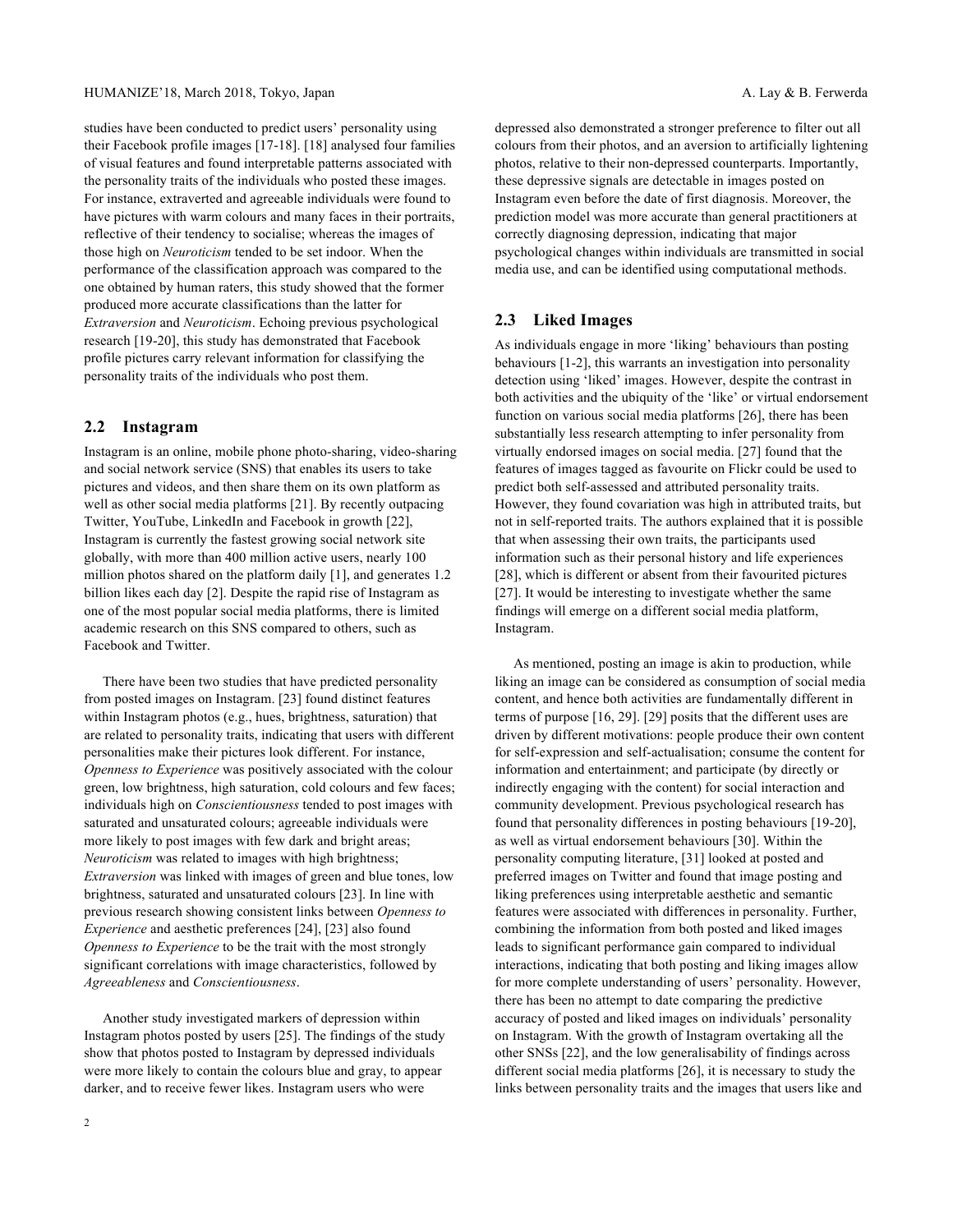Predicting Users' Personality Based on Their 'Liked' Images on Instagram Instagram HUMANIZE'18, March 2018, Tokyo, Japan Instagram

post on Instagram for the findings to be useful for designing effective advertising or personalisation strategies which are based specifically on Instagram activities.

## **3 RESEARCH PROPOSAL**

There has been no study to date which has attempted to predict users' personality based on their 'liked' images on Instagram. Further, it would also be interesting to look at the predictive accuracy of posted and liked images on Instagram on users' personality, as they are considered as qualitatively different activities [16, 29]. With studies showing predominantly better accuracy of personality prediction using online behaviours [27; 40], we are also interested in comparing the accuracy of humanbased and computer-based personality assessments using liked images. In this position paper, we propose a research project which aims to predict users' personality based on the images that they 'like' on Instagram.

To assess participants' self-reported personality, we choose to focus on the Five-Factor Model (FFM), or "Big Five" as it is the most widely-accepted trait framework in the history of personality psychology [32]. The FFM describes personality in terms of *Extraversion*, *Agreeableness*, *Conscientiousness*, *Neuroticism* and *Openness to Experience* [33]. In terms of the image features which will be used to predict personality, we will incorporate not only the standard colour- and content-based features, but also visual sentiment-based features. As suggested by [34], the standard methods used in studies of photographic data focus on identifying faces and features in the images, and is incapable to actually recognise the intention of the uploader, hence the social value of the image. Hence, to bridge this affective gap, we will use visual sentiment-based features to form part of the features in the prediction model. A series of studies will be run, which will answer five research questions using the outlined approaches.

## *RQ1 Can we predict users' big five personality from the characteristics of their 'liked' images?*

We will use computational methods to extract colour-based, content-based and visual sentiment-based features from the collected photographic data via an Instagram API. We will then devise a prediction model which can predict self-reported personality scores from the characteristics of the images participants have 'liked'.

#### *RQ2 Which, if any, of the image features are indicative of liker's personality?*

Correlational analyses will be used to identify the image features which are significantly correlated with liker's personality traits.

*RQ3 Do the images a user posted or liked yield a higher predictive accuracy over their personality?*

We will devise a model to predict personality traits using features of participants' posted images, and compare this model to the one obtained from the analyses for RQ1 to determine whether the posted or liked images are more predictive of users' personality traits.

#### *RQ4 How do the images a user posts or likes differ?*

The correlations between personality traits and posted images will be compared against those obtained from previous analyses of liked images in RQ2.

#### *RQ5 Is the computer-based or human-based personality assessment using liked images of an individual more accurate?*

Human raters will be selected and asked to judge the liker's Big Five personality traits on a 5-point Likert scale based on a random sample of 20 liked images from the collected data. They will first be presented with the descriptions of each Big Five traits, and then asked to rate the images accordingly. As this is a labour intensive task, only 20 images will be used for each human rater. The accuracy results of human raters will then be compared to the computer-based predictive model obtained in earlier analyses.

## **4 IMPLICATIONS**

Automatic personality assessment from liked images have important implications for the field of personality and differential psychology, as they can be used to measure psychological traits in a cheap, convenient and reliable manner. As this study will only examine the prediction of personality from images, it may be a worthwhile avenue for future studies to explore the use of other behavioural parameters within Instagram to assess personality, such as written captions, comments, follower and following lists, and profile descriptions.

The results of this study may contribute to the body of work concerning personality-based personalisation [35]. For instance, personality-based recommendation systems have been found to increase users' loyalty towards a system and lower their cognitive effort in a more effective way, compared to systems without personality information [36]. The adoption of personality information into recommender systems may also have the potential to lessen the cold start problem [37].

Further, the findings may also be of high relevance to social media marketing, particularly on Instagram. According to [38], marketers are increasing their budget for social media marketing every year. With more brands competing for audience's attention on social media, there is pressing need for more effective microtargeting strategies to increase the persuasive appeal to marketing content. Importantly, a recent study found that when the content of persuasive appeals was matched to individuals' psychological characteristics inferred from their Facebook Likes,